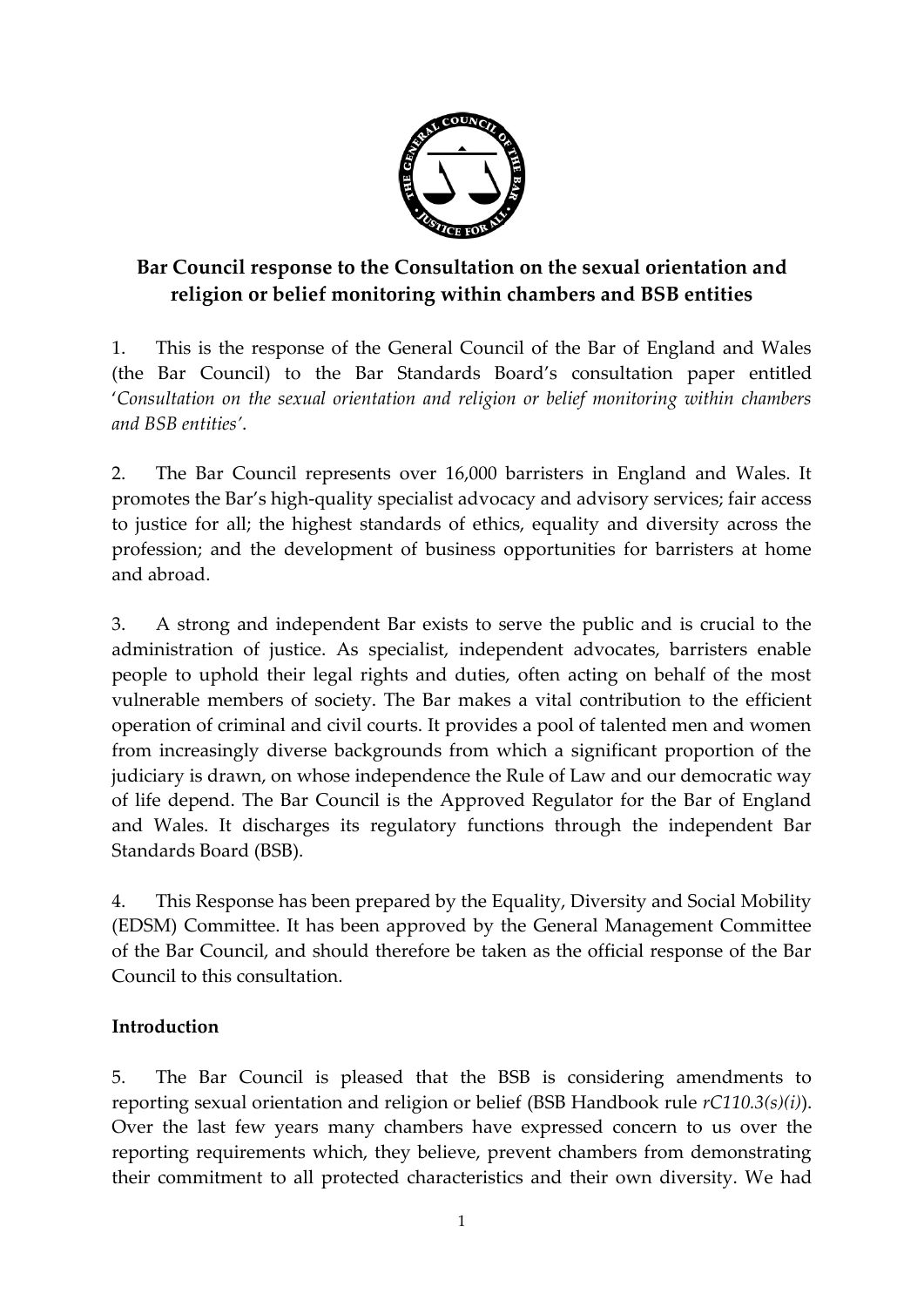passed on these concerns to the BSB and are delighted to see this consultation as a response.

6. This consultation considers a change to current Rules, under which sexual orientation (SO) and religion or belief (RB) are treated differently to other diversity characteristics. The current rule provides an exception for SO and RB, in that it requires each member of Chambers' or entities' workforce to give their consent, before aggregated and anonymised SO and RB monitoring date can be published.

That rule can be seen in the BSB Handbook:

**.** 

'*The published summary of anonymised data shall*

*(i) exclude diversity data relating to the characteristics of sexual orientation and religion or belief, unless there is consent from each of the members of the workforce'*

## **Q1: Do you agree with the proposed change<sup>1</sup> to the diversity data monitoring rule above? Please explain your answer. (See also question 4 below)**

7. The immediate advantage that removal of this rule would bring is in the question itself: that it would bring the regulation of SO and RB in line with the regulation relating to other diversity characteristics: gender, race, disability, age, socio-economic background and caring responsibilities.

8. Under Rule rC110.3(q) of the BSB Handbook it is already provided that the members of Chambers' workforce are offered the opportunity to provide diversity data in respect of themselves covering age, gender, disability, ethnic group, religion or belief, sexual orientation, socio-economic background and caring responsibilities. The proposed rule change in respect of SO and RB is only a small extension of this clear encouragement.

9. Key aims of the work of the Bar Council are to promote a diverse Bar, and to encourage transparency in practice at the Bar. The BSB is committed to promoting a diverse profession.

10. Bringing the way that SO and RB are dealt with in line with other diversity characteristics will help assess and analyse what should already be a fully-diverse workforce at the Bar.

<sup>&</sup>lt;sup>1</sup> The proposal of the Bar Council is that Rule  $rC110(3)(s)(i)$  is removed and that Rule  $rC110(3)(s)(ii)$  remains in place.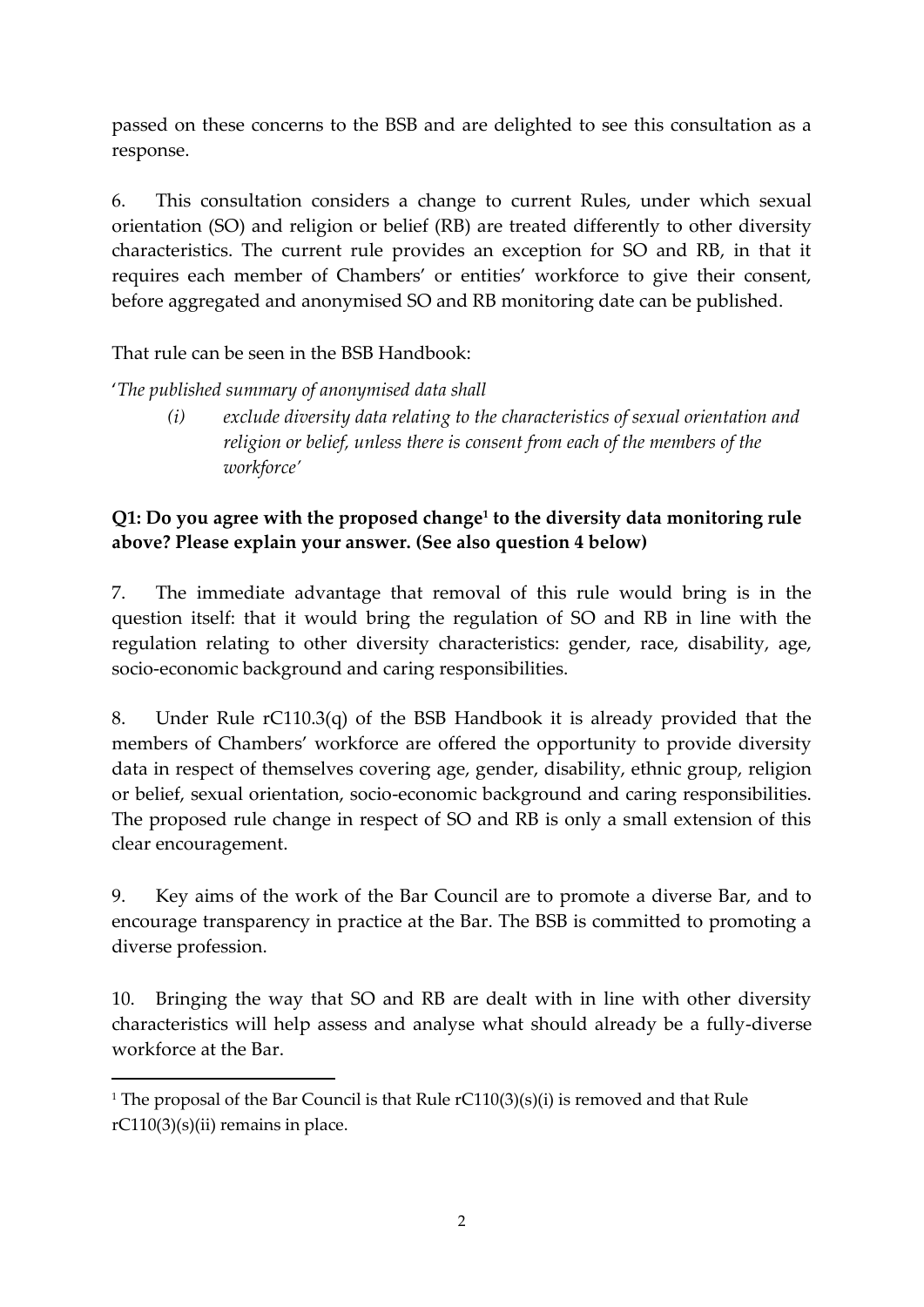11. It is likely that the proposed rule change sought by the Bar Council will increase levels of data publication by Chambers and entities, which should in turn contribute to improvements in transparency and disclosure rates. It is also likely to help Chambers attract, maintain and retain a truly diverse workforce.

12. To treat SO and RB information in a different way to other diversity characteristics would be to allow possible prejudices to foster. The argument that being identified as a Chambers with a high percentage of people who are LGBT+ or from a particular religious group may have security implications is a valid consideration for the Consultation Paper, but the real fear is one of prejudice against approaching such Chambers because of that Chambers' particular diversity characteristics. The same argument could have been advanced in respect of all other diversity characteristics. To treat SO and RB differently to the other diversity characteristics suggests that there is something to hide in respect of these particular diversity characteristics, which cannot be allowed to be the case. Change must come from the Bar down.

13. It is important to note that the proposed rule change still provides protection for the individual. If the rules in respect of SO and RB are changed, this would mean that Chambers and entities would be required to amend their diversity data policies to remove the restriction on the publication of SO and RB data. However, data under SO and RB would still only be published if there was no risk that individuals could be identified or if those who might be identified gave their consent.

#### Rule rC110.3(r) provides that:

'*The Diversity Data Officer shall ensure that such data is anonymised and that an accurate and updated summary of it is published on Chambers or BSB entity's website every three years. If Chambers or the BSB entity does not have a website, the Diversity Data Officer shall make such data available to the public on request*'.

Rule rC110.3(s)(ii) provides that the published summary of anonymised data shall…

'*exclude diversity data in relation to any characteristic where there is a real risk that individuals could be identified, unless all affected individuals consent',* thereby providing protection for the individual if necessary.

14. This protection would similarly apply to SO and RB, which it would if it remained in place and Rule rC110.3(s)(i) was removed.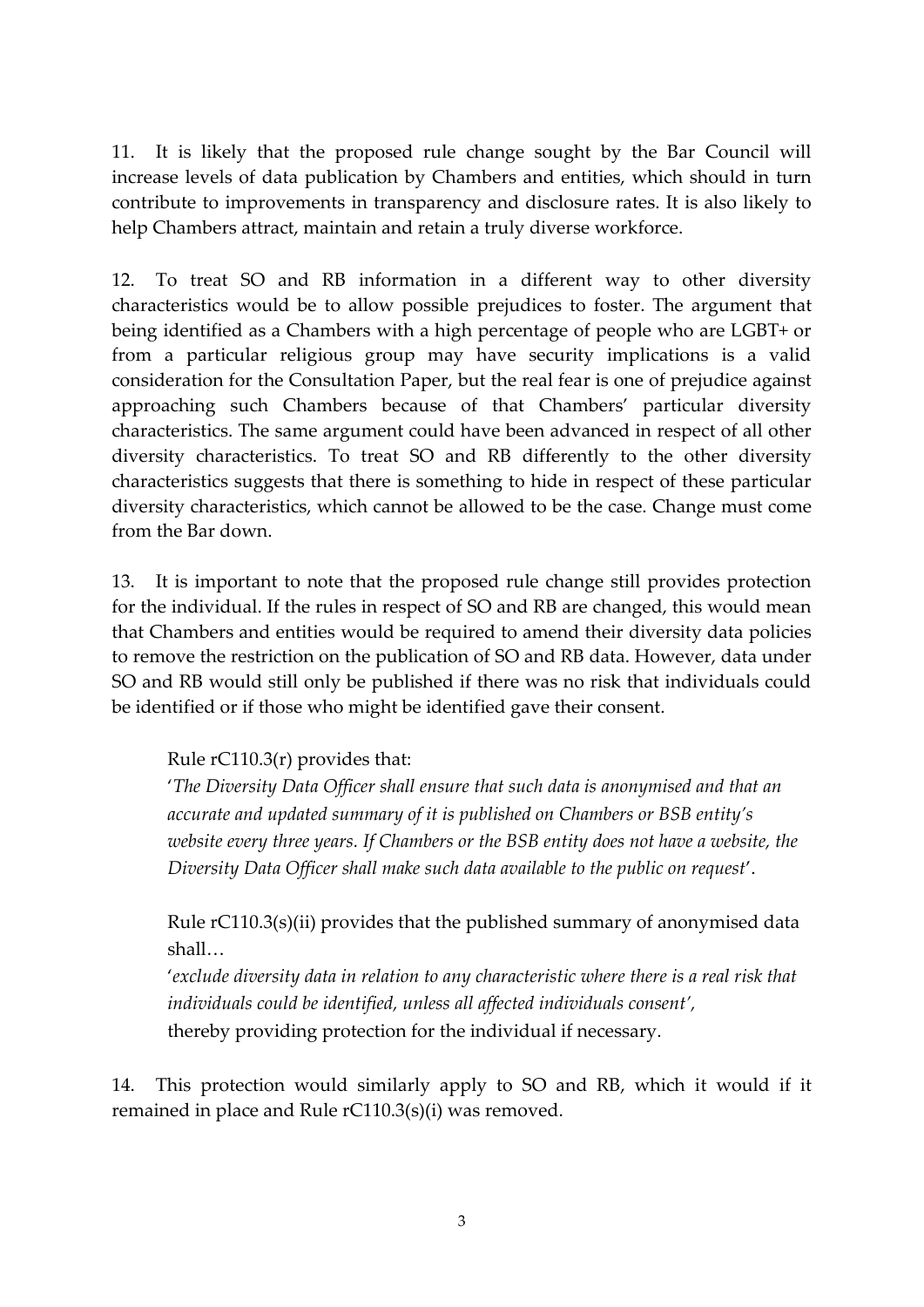## **Q2: Would the suggestions at paragraph 15 be appropriate and sufficient guidance for chambers and BSB entities? Please explain your answer.**

15. The Bar Council suggests that the guidance suggested at paragraph 15 of the BSB Consultation paper would be appropriate and sufficient guidance for Chambers and BSB entities, although we are unclear as to the 'in exceptional circumstances' guidance, as we feel that the remaining heads of guidance provide appropriate and sufficient guidance. We consider that the 'risk of individuals being identified' is the only appropriate 'exceptional circumstance'.

# **Q3: Do you agree that there are potential benefits and challenges as described above? Are there any additional potential benefits or challenges to the proposed rule change? Please explain your answers.**

16. The Bar Council agrees that there are benefits and potential challenges in the proposed rule change as set out in the BSB Consultation paper and considers that the benefits considerably outweigh the potential disadvantages. We cannot think of any further benefits and potential challenges to those listed.

17. It may be a 'nuisance' for Chambers to have to amend their Diversity Data Collection policies and to need to 're-run' part of their data collection processes to ensure that individuals are aware of the significance of giving or withholding consent, but these factors are significantly outweighed by the potential benefits (as set out) including those of: (a) Improved transparency about the profile of Chambers' workforces; (b) a consistent approach for monitoring across all diversity characteristics; Promoting increased disclosure rates for diversity data within Chambers and entities and across the profession. The Bar Council considers that it is vital that there is a consistent approach taken towards monitoring across all diversity characteristics.

18. The Bar Council considers that maintaining every individual's right to anonymity is the key protection underpinning the proposed rule change, and agrees that the right to object to publication should only arise where an individual's anonymity is at risk.

**Q4: (a) Do you think that different considerations apply to the publication of, respectively, SO and RB data? (b) Should different approaches be taken to the publication of each set of data? (c) If so, how should the approach differ for each characteristic? Please explain your answers.**

19. In response to  $Q_4$  (a), (b) & (c)...